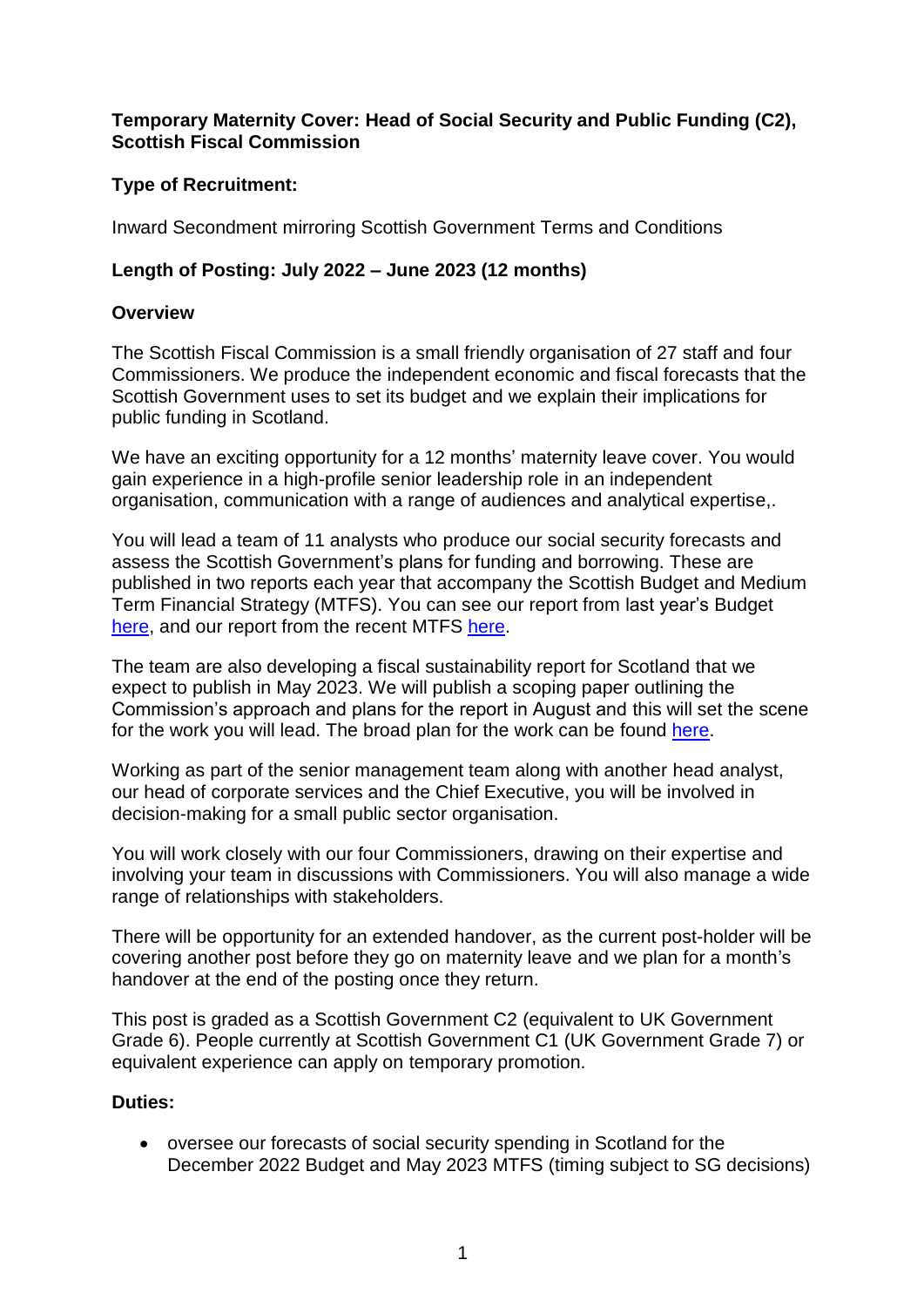- oversee our assessment of the Scottish Government's funding plans for the December 2022 Budget and May 2023 MTFS (timing subject to SG decisions)
- oversee our work on the long-term fiscal sustainability of the Scottish Budget, including preparing the first fiscal sustainability report expected to be published in May 2023
- contribute to and oversee the Commission's reports on these areas of work
- support our Commissioners on these areas of work
- explain these at public events, Parliamentary Committees and/or media conferences
- lead, support and develop a team of 11 analysts, with two C1 direct reports
- as one of our senior management team, contribute to our business planning, workforce planning and risk management
- maintain strong, positive relationships with stakeholders including Scottish Government officials, Scottish Parliament clerks, SPICe, Social Security Scotland, the Office for Budgetary Responsibility, Northern Ireland Fiscal Council, Audit Scotland and HM Treasury, as well as other organisations commenting on Scottish public finances such as the Fraser of Allander Institute and the Institute for Fiscal Studies.

### **Location**

This post is based in Governor's House in central Edinburgh (EH1 3DE), approximately 5 minutes walk from Waverly station. We currently offer a voluntary mix of home and office working. Most people in this team are in the office once a week.

The post is a full-time role, but we welcome applications from staff with different working patterns and would consider adjusting duties if the top candidate does not work full time.

#### **Person Specifications**

#### Essential Criteria

1. Excellent interpersonal skills and experience of leading teams and developing relationships with stakeholders.

2. Experience of leading and delivering analytical projects or programmes of work and being responsible for the quality of their output.

3. Excellent communication skills with an ability to articulate complex ideas and technical information clearly to non-technical audiences

4. Strong analytical experience, applying analytical techniques (ideally forecasting or projections) to solve real world problems.